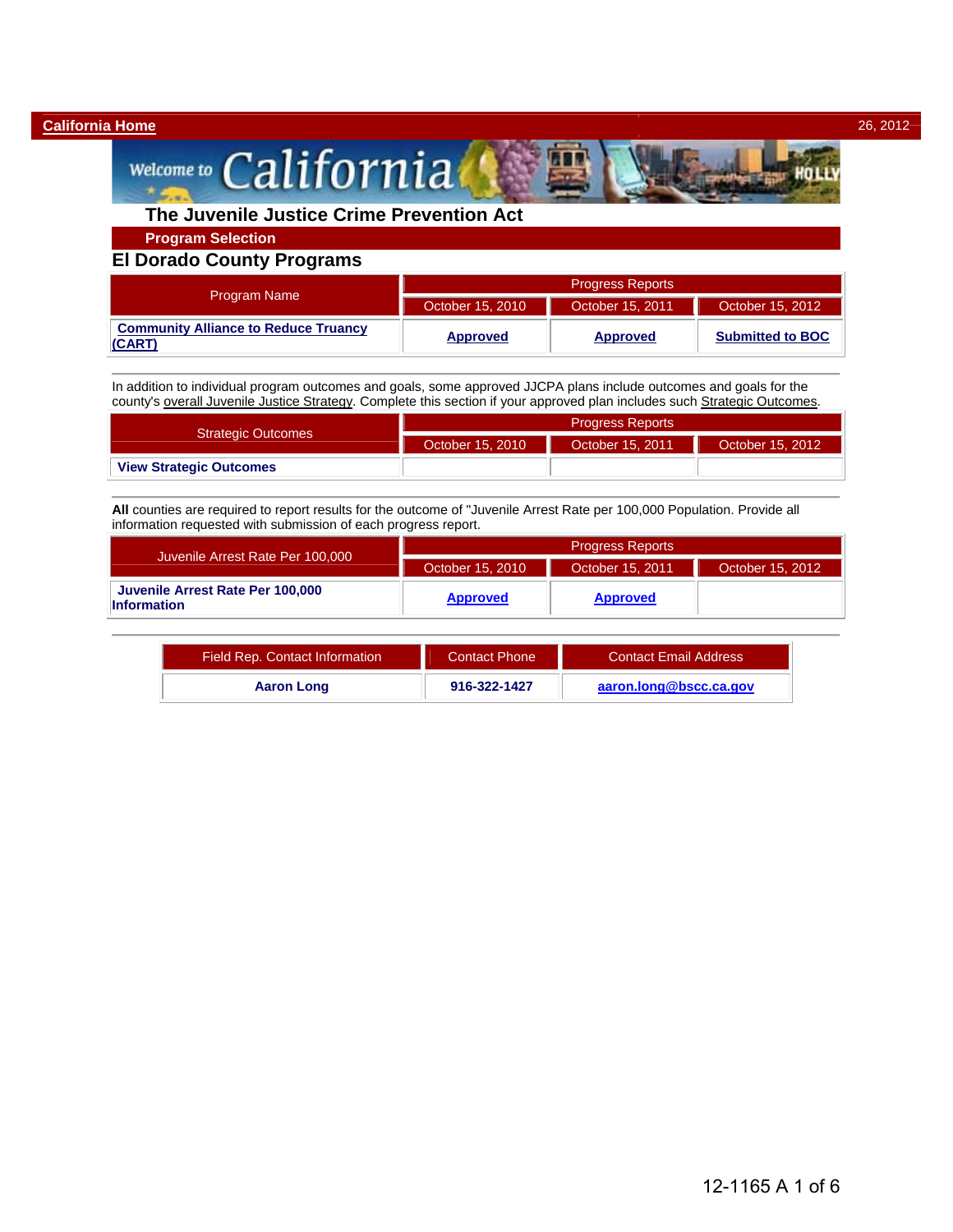#### **California Home** Wednesday, September 26, 2012

m

Welcome to California **The Juvenile Justice Crime Prevention Act** 

**El Dorado: 2012 Progress Report for Community Alliance to Reduce Truancy (CART)** 

In the area below, please enter program expenditures for each identified line item from each funding source incurred during Fiscal Year 2011 - 2012

| ALLOCATED FUNDS FOR FISCAL YEAR 2011 - 2012                        | \$396,145          |           |                                          |
|--------------------------------------------------------------------|--------------------|-----------|------------------------------------------|
| <b>PROGRAM EXPENDITURES FOR 2011 - 2012</b>                        | <b>State Funds</b> | Interest  | Non-JJCPA<br><b>Funds</b>                |
| Salaries and Benefits: (Help)                                      | \$426,604          | \$570     |                                          |
| Services and Supplies: (Help)                                      | \$9,584            | \$0       |                                          |
| Professional Services: (Help)                                      | \$30,985           | \$0       |                                          |
| Community-Based Organizations: (Help)                              | \$0                | \$0       | <b>Total Non-</b><br><b>JJCPA Funds:</b> |
| Fixed Assets: (Help)                                               | \$0                | \$0       | \$0                                      |
| Administrative Overhead (Maximum = 0.5% of State Funds):<br>(Help) | \$0                | \$0       |                                          |
| Other: (Help)                                                      | \$0                | \$0       |                                          |
| <b>Fund Totals:</b>                                                | \$467,173          | \$570     | \$0                                      |
| Program Total for 2011 - 2012 Fiscal Year:                         |                    | \$467,743 |                                          |

Enter the number of juveniles who participated in the program during the fiscal year 2011 - 2012. Provide separate counts for those completed the program, those who were 'in progress' as the end of the fiscal year (i.e., still 'enrolled' in the program), and those who did not complete the program (i.e., failed to completed the program and

are no longer 'enrolled' in the program).

Enter the approximate average length of time spent in the program by **all program participants** during

| NUMBER OF PROGRAM PARTICIPANTS   | <b>AVERAGE LE</b> |                                      |
|----------------------------------|-------------------|--------------------------------------|
| <b>Completed Program:</b><br>246 |                   | <b>Average Length of Time</b>        |
| In Progress:                     | 113               | Program:                             |
| Did Not Complete Program:        | 21                | <b>PER PARTICIPAL</b>                |
| Total:                           | 380.00            | Funds Expended Per P<br>Participant: |

the fiscal year. AVERAGE LENGTH OF TIME

| <b>AVERAGE LENGTH OF TIME</b>                           |            |  |
|---------------------------------------------------------|------------|--|
| Average Length of Time In<br>224.00<br>Program:<br>Days |            |  |
| <b>PER PARTICIPANT EXPENDITURES</b>                     |            |  |
| <b>Funds Expended Per Program</b><br>Participant:       | \$1,231.00 |  |

**Progress Report Comments - Fiscal:** Provide any additional information that further explains or is important to the interpretation of the expenditures identified in the progress report. Also, if a modification was approved during the reporting period, the details of the modification should be provided in this section.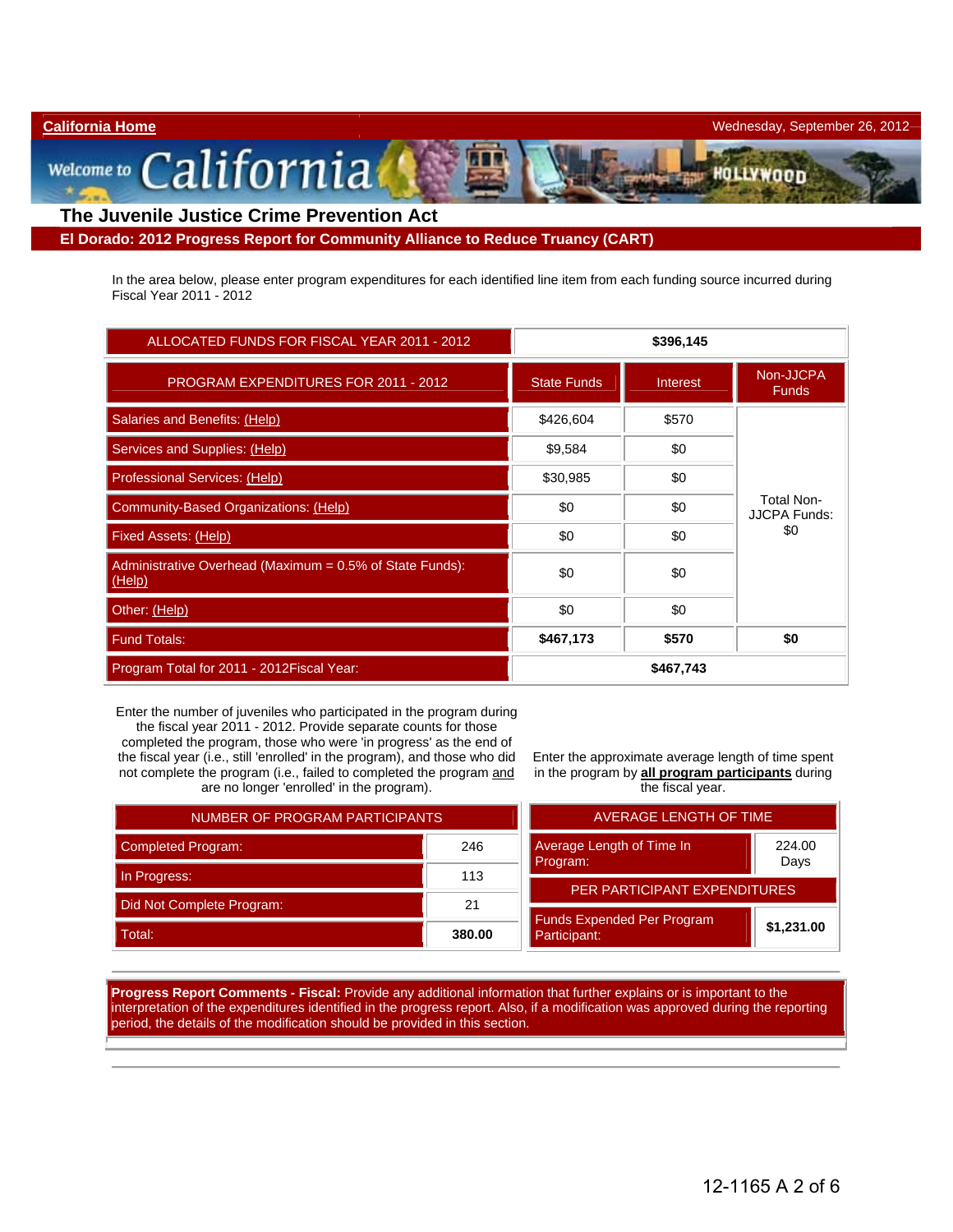# **Juvenile Participant Outcome Measures**

| Outcome:                                                                                                                                                                       | <b>Arrest Rate (All Arrests)</b>            | <b>Completion of Probation</b><br>Rate      | <b>Incarceration Rate</b>                   |
|--------------------------------------------------------------------------------------------------------------------------------------------------------------------------------|---------------------------------------------|---------------------------------------------|---------------------------------------------|
| <b>Outcome Measure</b><br><b>Expressed as:</b>                                                                                                                                 | A Percentage                                | A Percentage                                | A Percentage                                |
| Program Goal or Expectation<br>for Outcome Measure:                                                                                                                            | No Change (Relative Goal) :                 | No Change (Relative Goal) :<br>0            | No Change (Relative Goal) :                 |
| <b>Goal Expressed With</b><br>Reference to:                                                                                                                                    | Prior Program Participants in<br>the County | Prior Program Participants in<br>the County | Prior Program Participants in<br>the County |
| If Goal for Outcome Measure<br>is Expressed with Reference<br>to Conduct of Program<br>Participants at an Earlier<br>Point in Time, What is the<br><b>Earlier Time Period?</b> | N/A                                         | N/A                                         | N/A                                         |
| <b>Goal for Outcome Measure</b><br><b>Refers to Conduct of</b><br><b>Program Participants During</b><br><b>Following Time Period:</b>                                          | While in Program                            | While in Program                            | While in Program                            |
| Approximate Length of Time<br>in Days Represented by<br><b>Results for Program</b><br>Participants:                                                                            | 200 Days                                    | 200 Days                                    | 200 Days                                    |
| Approximate Length of Time<br>in Days Represented by<br><b>Results for Reference</b><br>Group:                                                                                 | 200 Days                                    | 200 Days                                    | 200 Days                                    |
| Number of Program<br><b>Participants for Whom</b><br><b>Results Reported:</b>                                                                                                  | 267                                         | 121                                         | 259                                         |
| <b>Results For Program</b><br>Participants:                                                                                                                                    | 16.1%                                       | 52.9%                                       | 5.4%                                        |
| <b>Estimated Number of</b><br><b>Additional Current Year</b><br>Program Participants for<br><b>Whom Results Will Be</b><br><b>Reported Next Year:</b>                          | 113                                         | 70                                          | 113                                         |
| Number of Subjects in<br><b>Reference Group:</b>                                                                                                                               | 237                                         | 140                                         | 237                                         |
| <b>Results for Reference</b><br>Group:                                                                                                                                         | 23.6%                                       | 54.3%                                       | 9.3%                                        |
| <b>Estimated Number of</b><br><b>Additional Current Year</b><br>Reference Group Subjects<br>for Whom Results Will Be<br><b>Reported Next Year:</b>                             | $\mathbf 0$                                 | $\pmb{0}$                                   | $\pmb{0}$                                   |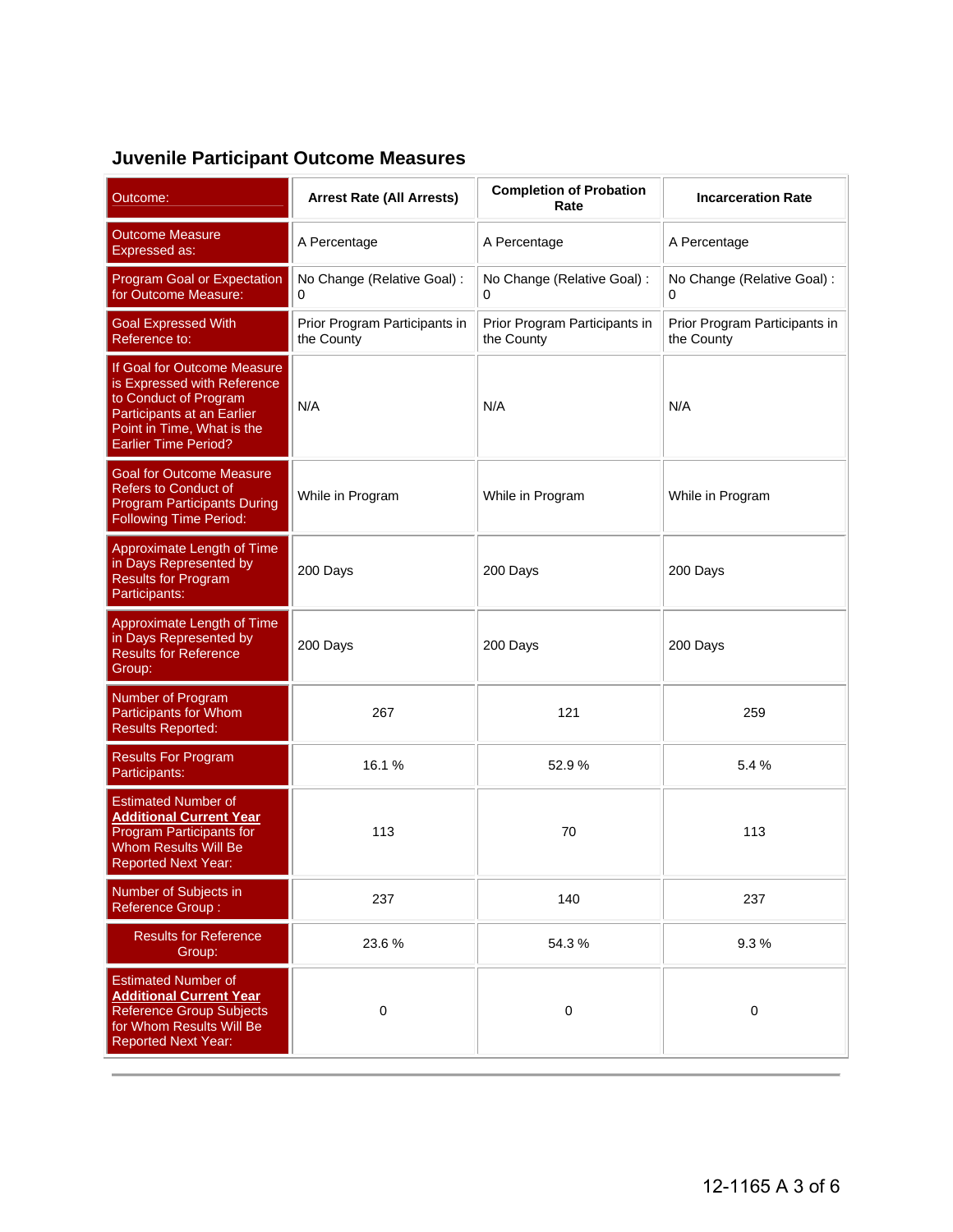| Outcome:                                                                                                                                                                       | Rate of Completion of<br><b>Restitution</b> | Rate of Completion of<br><b>Court-Ordered Community</b><br><b>Service</b> | <b>Probation Violation Rate</b>             |
|--------------------------------------------------------------------------------------------------------------------------------------------------------------------------------|---------------------------------------------|---------------------------------------------------------------------------|---------------------------------------------|
| <b>Outcome Measure</b><br>Expressed as:                                                                                                                                        | A Percentage                                | A Percentage                                                              | A Percentage                                |
| Program Goal or Expectation<br>for Outcome Measure:                                                                                                                            | No Change (Relative Goal) :<br>0            | No Change (Relative Goal) :<br>0                                          | No Change (Relative Goal) :<br>0            |
| <b>Goal Expressed With</b><br>Reference to:                                                                                                                                    | Prior Program Participants in<br>the County | Prior Program Participants in<br>the County                               | Prior Program Participants in<br>the County |
| If Goal for Outcome Measure<br>is Expressed with Reference<br>to Conduct of Program<br>Participants at an Earlier<br>Point in Time, What is the<br><b>Earlier Time Period?</b> | N/A                                         | N/A                                                                       | N/A                                         |
| <b>Goal for Outcome Measure</b><br><b>Refers to Conduct of</b><br><b>Program Participants During</b><br><b>Following Time Period:</b>                                          | While in Program                            | While in Program                                                          | While in Program                            |
| Approximate Length of Time<br>in Days Represented by<br><b>Results for Program</b><br>Participants:                                                                            | 200 Days                                    | 200 Days                                                                  | 200 Days                                    |
| Approximate Length of Time<br>in Days Represented by<br><b>Results for Reference</b><br>Group:                                                                                 | 200 Days                                    | 200 Days                                                                  | 200 Days                                    |
| Number of Program<br>Participants for Whom<br><b>Results Reported:</b>                                                                                                         | 38                                          | 102                                                                       | 127                                         |
| <b>Results For Program</b><br>Participants:                                                                                                                                    | 50 %                                        | 77.5%                                                                     | 16.5%                                       |
| <b>Estimated Number of</b><br><b>Additional Current Year</b><br>Program Participants for<br><b>Whom Results Will Be</b><br>Reported Next Year:                                 | 21                                          | 47                                                                        | 54                                          |
| Number of Subjects in<br><b>Reference Group:</b>                                                                                                                               | 45                                          | 118                                                                       | 140                                         |
| <b>Results for Reference</b><br>Group:                                                                                                                                         | 31.1 %                                      | 62.7%                                                                     | 22.9%                                       |
| <b>Estimated Number of</b><br><b>Additional Current Year</b><br>Reference Group Subjects<br>for Whom Results Will Be<br><b>Reported Next Year:</b>                             | $\pmb{0}$                                   | 0                                                                         | $\pmb{0}$                                   |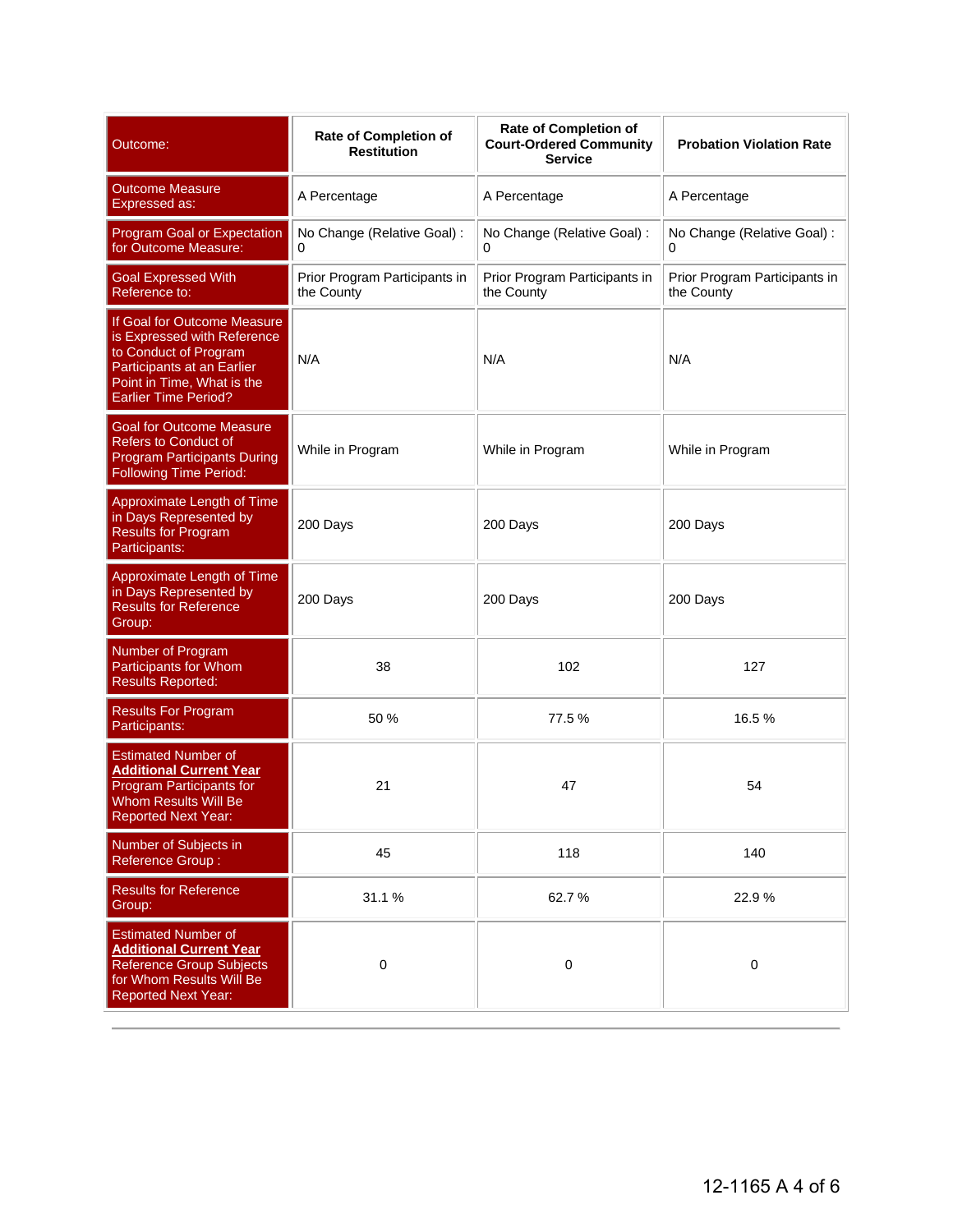| Outcome:                                                                                                                                                                       | <b>Education - Academic</b><br><b>Achievement (Grade Point</b><br>Average) | <b>Education - Attendance -</b><br><b>Other - Percent of Class</b><br><b>Periods with Unexcused</b><br><b>Absences</b> |  |
|--------------------------------------------------------------------------------------------------------------------------------------------------------------------------------|----------------------------------------------------------------------------|------------------------------------------------------------------------------------------------------------------------|--|
| <b>Outcome Measure</b><br><b>Expressed as:</b>                                                                                                                                 | A Mean or Average                                                          | A Percentage                                                                                                           |  |
| Program Goal or Expectation<br>for Outcome Measure:                                                                                                                            | No Change (Relative Goal) :<br>0                                           | No Change (Relative Goal) :<br>0                                                                                       |  |
| <b>Goal Expressed With</b><br>Reference to:                                                                                                                                    | Prior Program Participants in<br>the County                                | Prior Program Participants in<br>the County                                                                            |  |
| If Goal for Outcome Measure<br>is Expressed with Reference<br>to Conduct of Program<br>Participants at an Earlier<br>Point in Time, What is the<br><b>Earlier Time Period?</b> | N/A                                                                        | N/A                                                                                                                    |  |
| <b>Goal for Outcome Measure</b><br><b>Refers to Conduct of</b><br><b>Program Participants During</b><br><b>Following Time Period:</b>                                          | While in Program                                                           | While in Program                                                                                                       |  |
| Approximate Length of Time<br>in Days Represented by<br><b>Results for Program</b><br>Participants:                                                                            | 200 Days                                                                   | 200 Days                                                                                                               |  |
| Approximate Length of Time<br>in Days Represented by<br><b>Results for Reference</b><br>Group:                                                                                 | 200 Days                                                                   | 200 Days                                                                                                               |  |
| Number of Program<br>Participants for Whom<br><b>Results Reported:</b>                                                                                                         | 100                                                                        | 99                                                                                                                     |  |
| <b>Results For Program</b><br>Participants:                                                                                                                                    | 2.3 Mean/Avg.                                                              | 5.3%                                                                                                                   |  |
| <b>Estimated Number of</b><br><b>Additional Current Year</b><br>Program Participants for<br>Whom Results Will Be<br><b>Reported Next Year:</b>                                 | 47                                                                         | 47                                                                                                                     |  |
| Number of Subjects in<br>Reference Group:                                                                                                                                      | 114                                                                        | 111                                                                                                                    |  |
| <b>Results for Reference</b><br>Group:                                                                                                                                         | 2.3 Mean/Avg.                                                              | 7.3 %                                                                                                                  |  |
| <b>Estimated Number of</b><br><b>Additional Current Year</b><br><b>Reference Group Subjects</b><br>for Whom Results Will Be<br><b>Reported Next Year:</b>                      | $\mathbf 0$                                                                | $\pmb{0}$                                                                                                              |  |